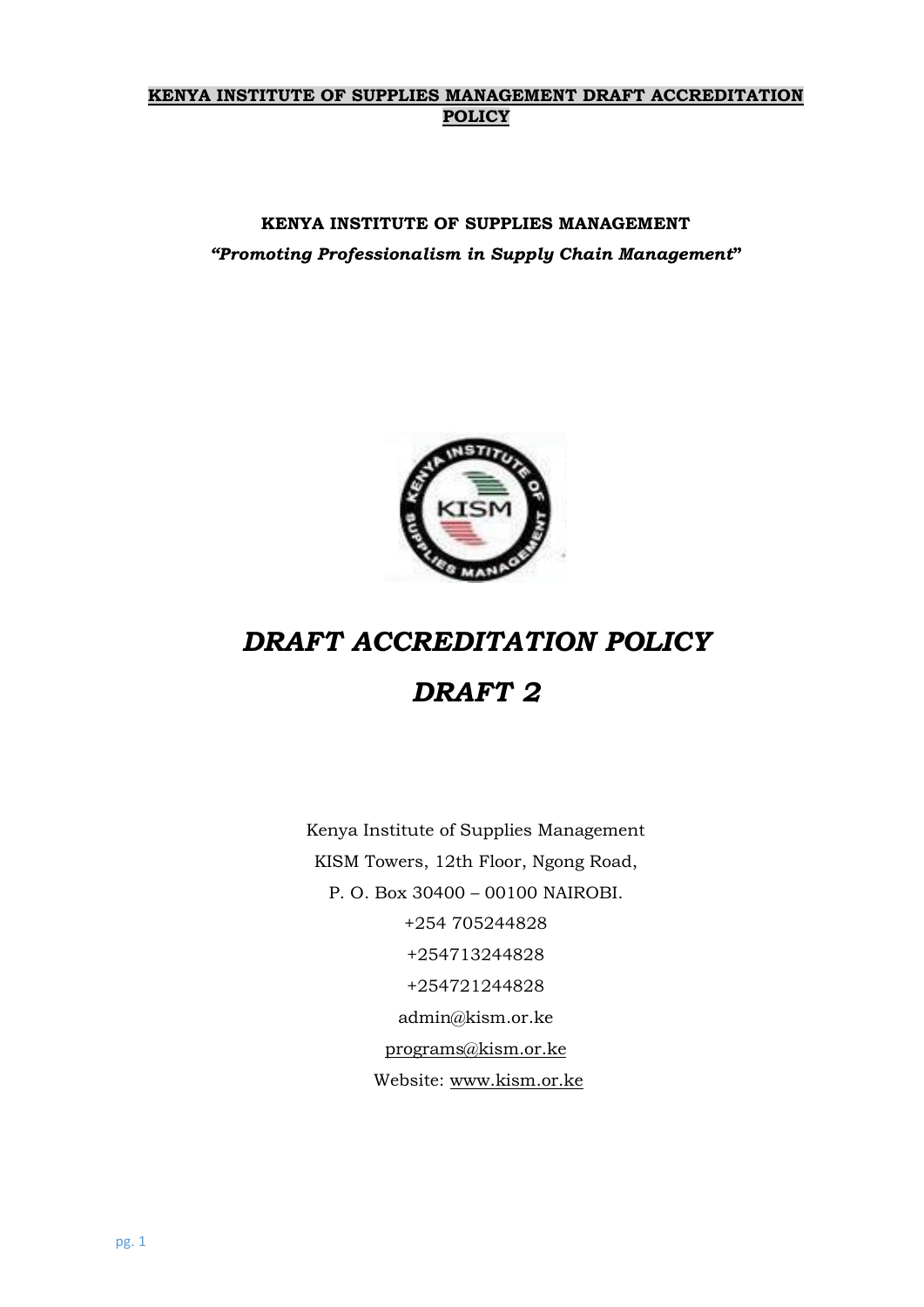#### **DEFINITION OF TERMS**

#### *a)* **Continuous professional development (CPD):**

A determined process that requires KISM members to keep enhancing their professional capacity through continuous learning measured through obtaining a specified number of points annually, by attending or participating in relevant activities of a professional nature.

#### *b)* **Professional Standards Committee (PSC)**:

A committee appointed by the KISM Council as provided for in clause 7 of the SPMA Act schedule. It is a committee of the council that certifies quality and ensures that training activities and training service providers meet the required criteria for CPD purposes.

*c)* **CPD Activity:** a learning activity a professional undertakes to develop and enhance his/her professional abilities. Such enables learning to become conscious and proactive.

#### *d)* **Training Firm/ Agency**:

A firm licensed and accredited by the Institute to carry out CPD activity as provided under this policy

#### *e)* **Member**:

As defined in section 3A of the SPMA Act 2007

- *f)* **Member in Good Standing:** "A member who is up to date in payment of all dues and fees and is not under disciplinary sanctions".
- *g)* **Licensed firm:** A firm that has met the requirements of SPMA and is issued with a current practicing license by KISM
- *h)* **Accredited firm:** A firm that has met the requirements of this policy and is authorized to offer trainings for award of CPD points
- *i)* **Accredited course:** A course that has been taken through the accreditation procedure stipulated in this policy and has qualified as a training for CPD points.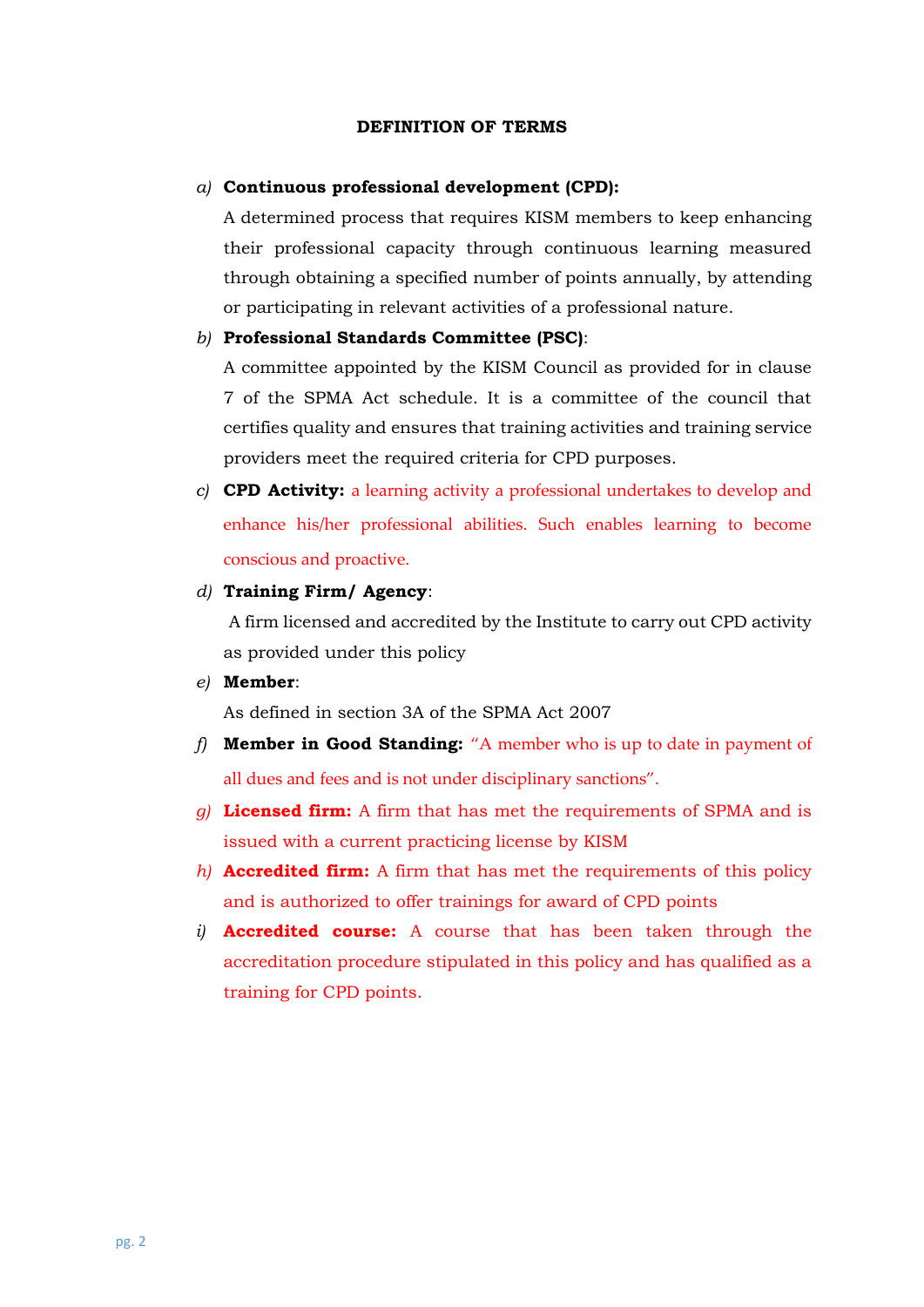# **ACRONYMS**

| <b>PSC</b>             |                | Professional Standards Committee       |
|------------------------|----------------|----------------------------------------|
| <b>CPD</b>             |                | Continuous Professional Development    |
| <b>KISM</b>            |                | Kenya Institute of Supplies Management |
| <b>SCM</b>             | :              | Supply Chain Management                |
| <b>CEO</b>             | $\ddot{\cdot}$ | Chief Executive Officer                |
| <b>NITA</b>            | $\ddot{\cdot}$ | National Industrial Training Authority |
| KRA                    |                | Kenya Revenue Authority                |
| PIN                    | $\ddot{\cdot}$ | Personal Identification Number         |
| <b>VAT</b>             | $\ddot{\cdot}$ | Value Added Tax                        |
| ID NO.                 | $\ddot{\cdot}$ | <b>Identification Number</b>           |
| $\mathbf{C}\mathbf{V}$ | $\ddot{\cdot}$ | Curriculum Vitae                       |
| CR 2                   |                | Company Registration Form 2            |
|                        |                |                                        |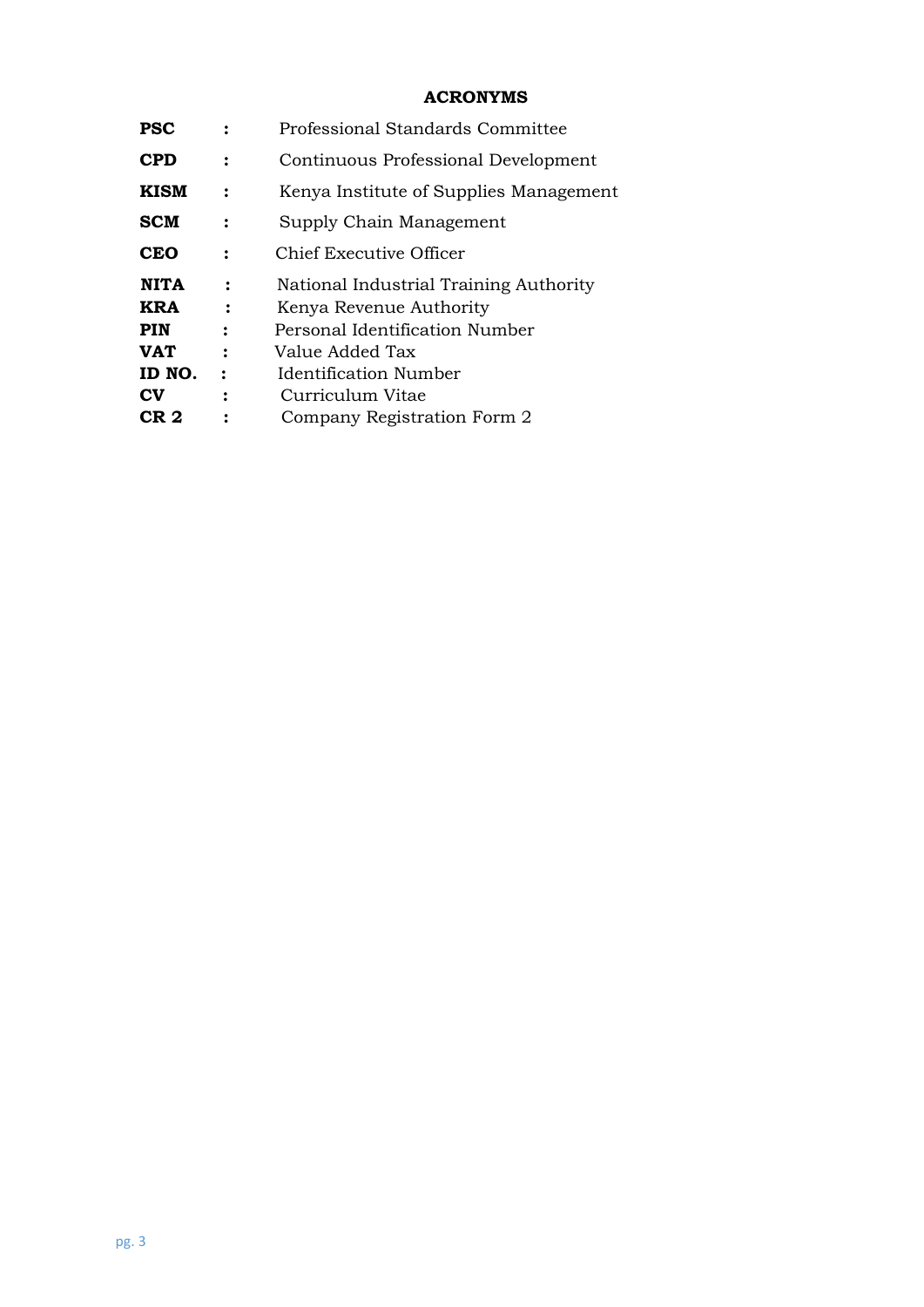#### **1.0 POLICY STATEMENT**

The Kenya Institute of Supplies and Management (KISM) within the mandate bestowed upon it by the Supplies Practitioners Management Act of 2007 of Laws of Kenya and within its obligation as a member of International Federation of Purchasing and Supplies Management has responsibility of developing and regulating the supply chain profession in Kenya. As part of this responsibility, the Institute through its Professional Standards Committee (PSC) shall remain committed to delivering quality, relevant and up to date Continuous Professional Development (CPD) program to its members. The accreditation policy shall guide the processes and decisions involved in the process of accrediting such persons or firms or business entities keen in offering such training towards CPD allocation to its members.

#### **1.1 ACCREDITATION**

The essence of accreditation is to give KISM an opportunity to collaborate with other partners in providing CPD programs to its members while maintaining the quality of the trainings. Accreditation shall happen at two levels as proposed below;

# **1.1.1 ACCREDITATION OF FACILITATORS**

Annually, KISM shall undertake a National Call for Expression of Interest inviting qualifying persons to apply for inclusion in the pool of trainers. The call of expression of interest shall clearly outline the expected academic, professional and other competencies. After the vetting process, KISM shall publish the list of accredited trainers for use in its own events as well as by the accredited trainers.

KISM shall apply and use all known information in assessing suitability of trainers including, but not limited to, their standing in society. After accreditation, KISM shall mount a Trainer of Trainers programme to equip the selected trainers with presentation skills and agreement on service level deliverables.

KISM shall use both evaluation by workshop/conference participants as well as deploy peer evaluators to events to coordinate quality control. Where a facilitator is rated below par by participants and/or peers, such a facilitator shall be informed of the less than satisfactory performance and advised on areas for improvement.

In the event that after advice for remedial action the facilitator is rated poorly by participants, they shall be removed from the training pool and will thus lose the opportunity to facilitate KISM and its accredited trainings.

# **1.1.2 ACCREDITATION OF COURSES & TRAINING EVENTS**

Institutions and individual consultants wishing to accredit their programs shall apply to KISM in the prescribed format (as detailed in the Application for Firm Accreditation Form) providing course details including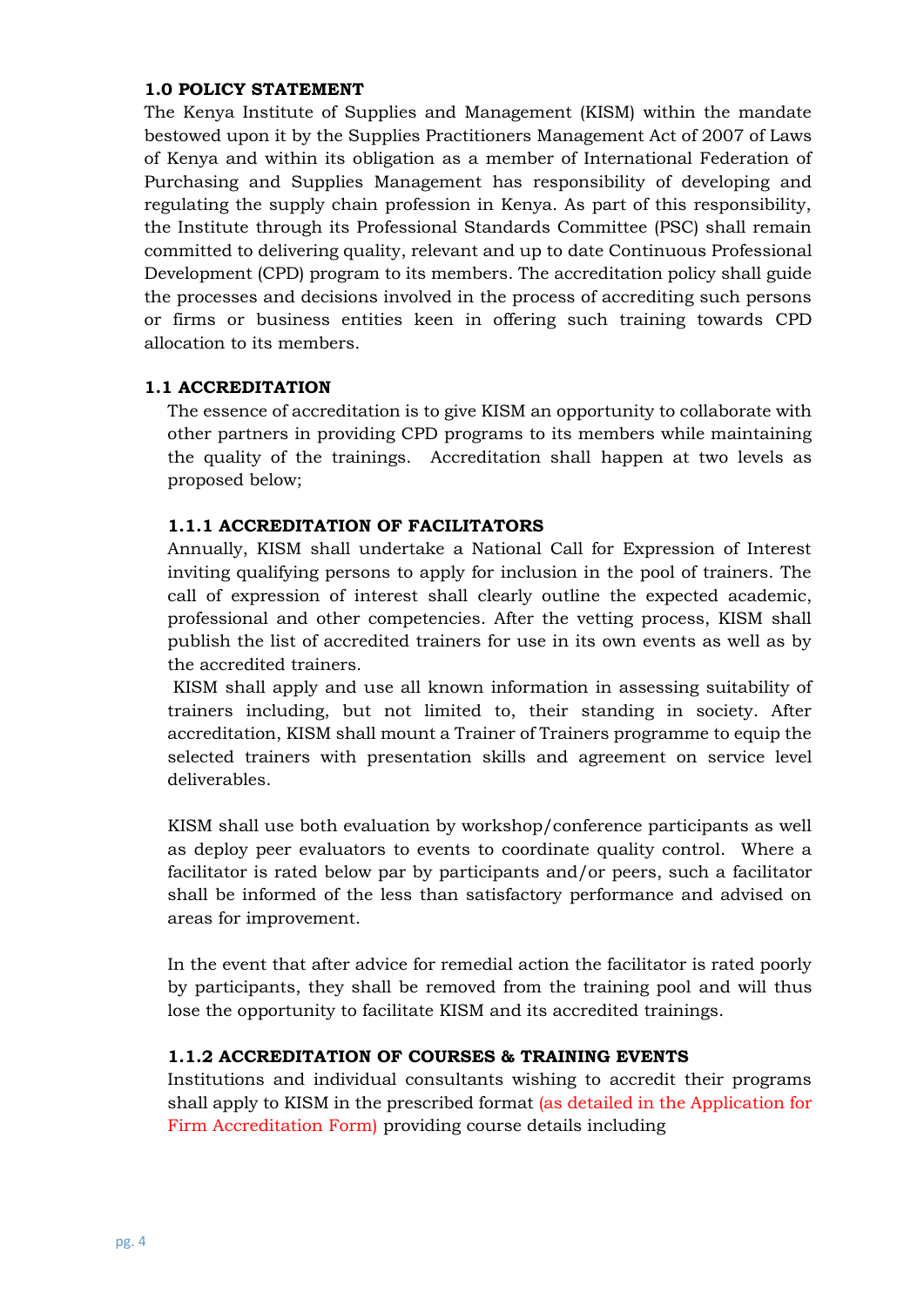- **1.** A brief on the overall theme and objectives
- **2.** Topics and sub-topics to be covered under the theme
	- **3.** Objectives for each topic
	- **4.** Learning outcomes for each topic
	- **5.** Training approach and tools to be employed
	- **6.** Event programme indicating venue, dates, time and facilitators for each session and side activities.
	- **7.** Ouality Control Measures
	- **8.** Target audience
	- **9.** Expected number of participants, date and venue for the programme
	- **10.** Name and contact of the overall seminar / event coordinator including their resume and contacts
	- **11.** Charges for seminar delegates where applicable

#### **NOTE**

After the event/training the accredited entity shall provide a report to the CEO in the prescribed format including original evidence of attendance by way of attendance sheets signed by participants within 7 days post training.

#### **1.1.2.1 IN-HOUSE TRAININGS**

Employers organizing in-house trainings for their staff shall submit the information required in 1.1.2 above for accreditation and they shall be charged an agreed fee for the award of CPD points.

In -house workshops facilitated by KISM shall be accredited and aligned to the CPD policy of the institution.

#### **1.1.2.2 Courses by Independent Trainers and Institutions**

Independent trainers applying for accreditation shall submit information in the required format (as in the Application for Firm Accreditation Form) and pay an accreditation fee.

The minimum annual accreditation fees shall be KSH. 100,000/= for CPD training firms or entities.

The training institution shall further remit KSH. 1,000/= per trainee member as CPD allocation fees per training.

Upon registration of participants the Institute shall get an allocation of CPD points in line with the CPD policy.

#### **NOTE:**

In the event that the training institution has not paid the CPD allocation fees, members attending such programs shall pay CPD administrative cost of KSH. 1,000/= to the institute before being allocated the CPD points.

#### **2.1 QUALITY CONTROLS**

Accredited programs will be subjected to quality control by KISM. The training institution (CPD Accredited Trainer) shall facilitate attendance of the Institute's training quality control officer.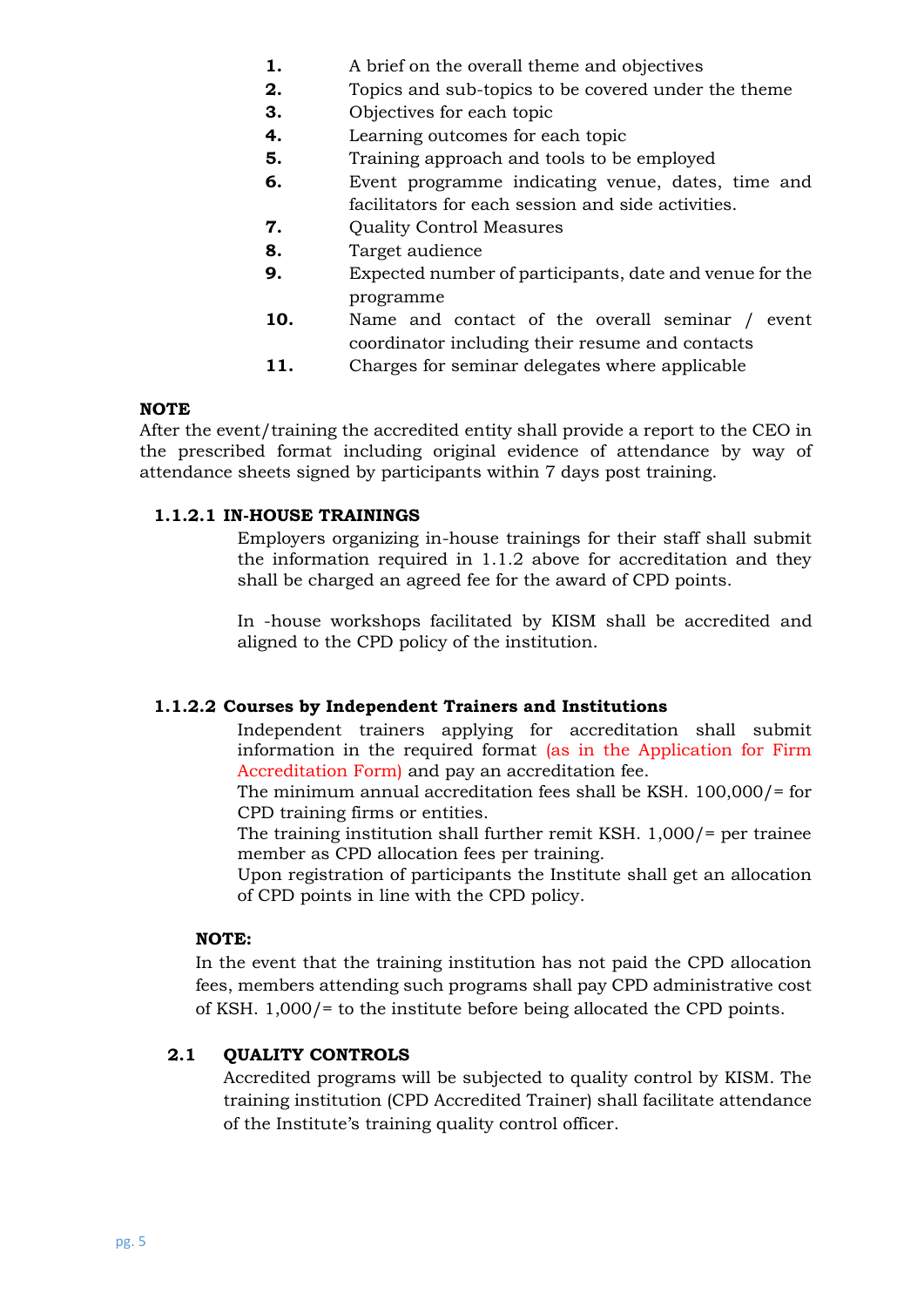#### **3.1 ACCREDITATION COMMITTEE**

Accreditation shall be done by the Council through the Professional Standards Committee. The council/ PSC shall schedule meetings accordingly for the purpose of accreditation.

The committee shall nominate persons to undertake quality checks and compliance with the KISM Training Manual and Quality Control Policy for Training events.

In approving courses for accreditation, the committee shall ensure there are no overlaps and conflicts with KISM's own events/training.

# **4.1 BENEFITS OF ACCREDITATION**

- **4.1.1** Automatic award of agreed CPD points by KISM
- **4.1.2** The right to market with clear information regarding accreditation and the number of CPD points that will be awarded
- **4.1.3** Presence of the accredited event on the KISM website
- **4.1.4** One free quarterly communication to KISM members on accredited events.
- **4.1.5** Additional communication to members regarding the accredited event will be at an agreed fee.

**-----END-----**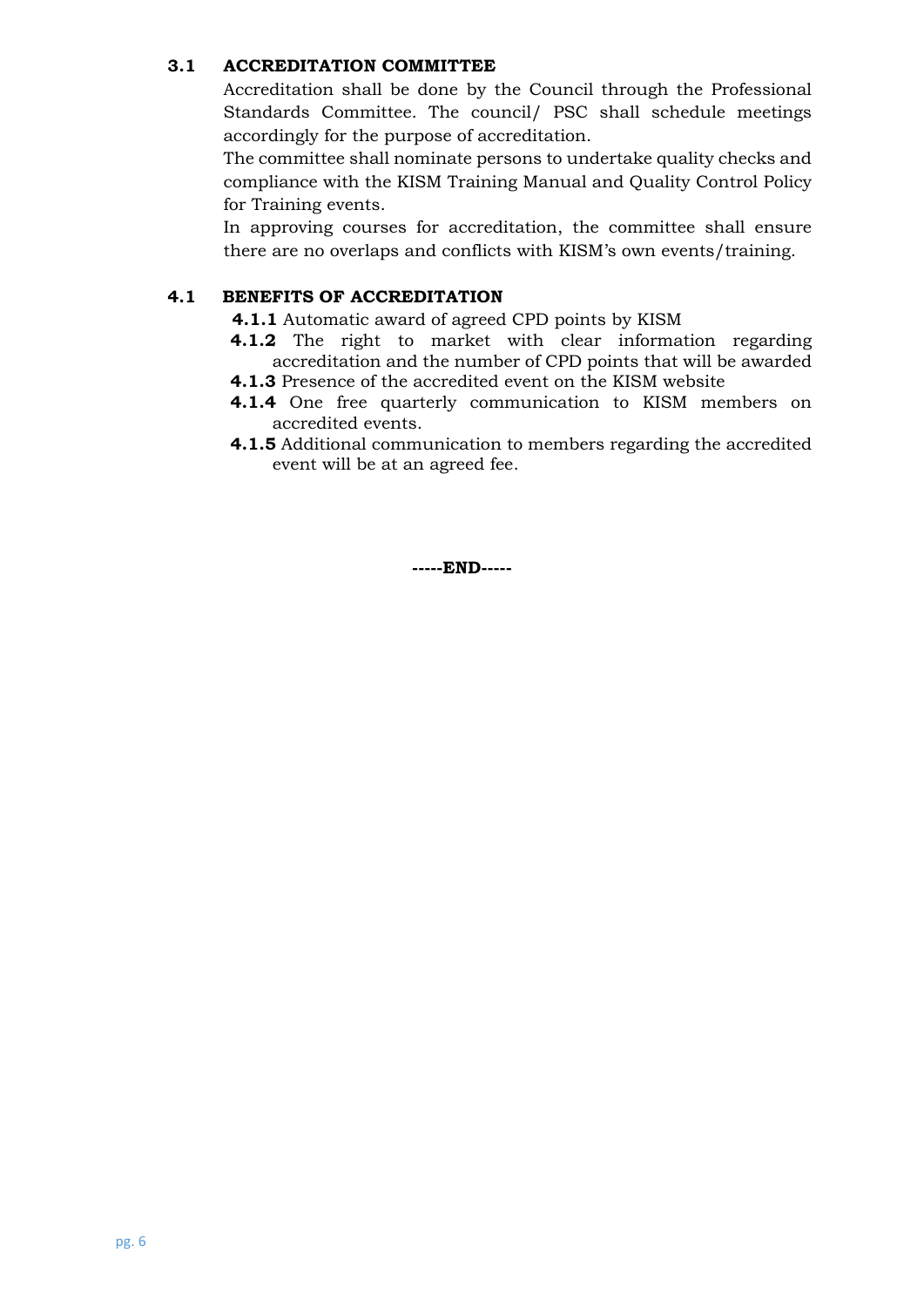

**KENYA INSTITUTE OF SUPPLIES MANAGEMENT** Promoting Professionalism in Supply Chain Management

# **KENYA INSTITUTE OF SUPPLIES MANAGEMENT APPLICATION FOR FIRM ACCREDITATION FORM**

#### **1.0 PARTICULARS OF ORGANIZATION**

| Name of Applicant                  |  |
|------------------------------------|--|
| Organization/Company               |  |
| Date of Registration/Incorporation |  |
| Certificate No.                    |  |
| PIN No.                            |  |
| VAT No.                            |  |
| County                             |  |
| Building / Road                    |  |
| Postal Address & Code              |  |
| City                               |  |
| Office Line                        |  |
| Mobile                             |  |
| Email                              |  |
| Website                            |  |
| KISM License No.                   |  |
| NITA Registration No.              |  |

#### **2.0: REQUIRED ATTACHMENTS**

Please attach the following support documents:

- i. KISM license (firm),
- ii. NITA Registration Certificate,
- iii. Tax Compliance Certificate,
- iv. Annual training program
- v. Firm details: Copy of Registration/Incorporation certificate; PIN/VAT; company profile; CR12; trade/business licenses; shareholding; previous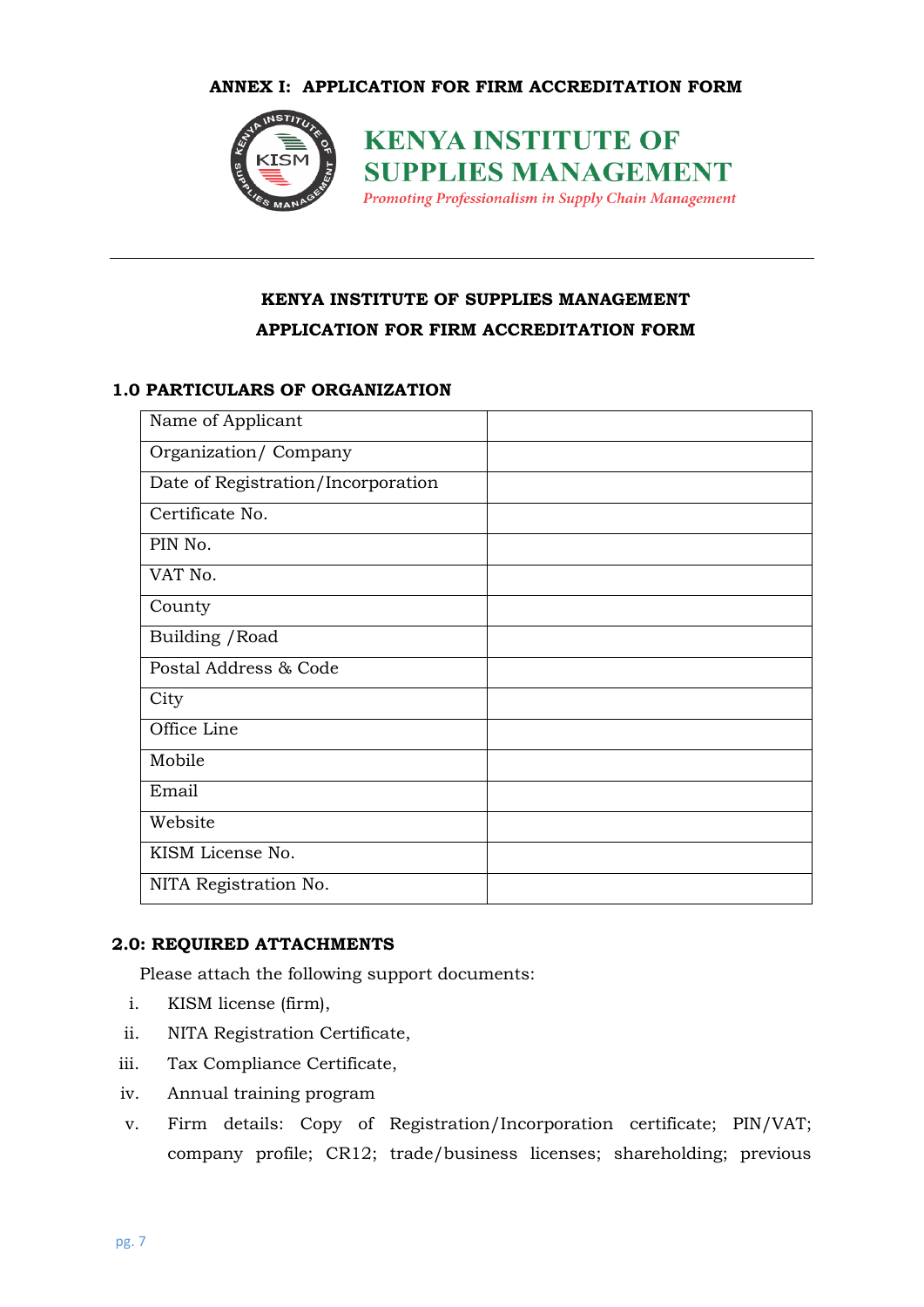training experiences; memorandum and Articles of Association where applicable

# **3.0 PARTICULARS OF LEAD TRAINER/FACILITATOR**

| Name of Lead Trainer/Facilitator    |  |
|-------------------------------------|--|
| ID No./Passport Number              |  |
| KISM License No.                    |  |
| Qualifications                      |  |
| Years of relevant experience in SCM |  |
| Date of appointment to the position |  |

#### **NOTE:**

Attach ID/Passport copy, Detailed CV, Appointment letter of appointment to the position of Lead Trainer and Copy of KISM license.

# **4.0 DECLARATION BY APPLICANT**

I declare that the statements made herein are correct to the best of my knowledge and belief and I agree to be bound by the Kenya Institute of Supplies Management Act, No. 17 2007, Code of Professional Conduct and Ethics, and the rules and regulations of the Kenya Institute of Supplies Management, as they currently exist and as they may hereafter be altered.

| <b>SIGNATURE</b> | <b>DATE</b> | <b>ID/Passport (Attach Copy)</b> |
|------------------|-------------|----------------------------------|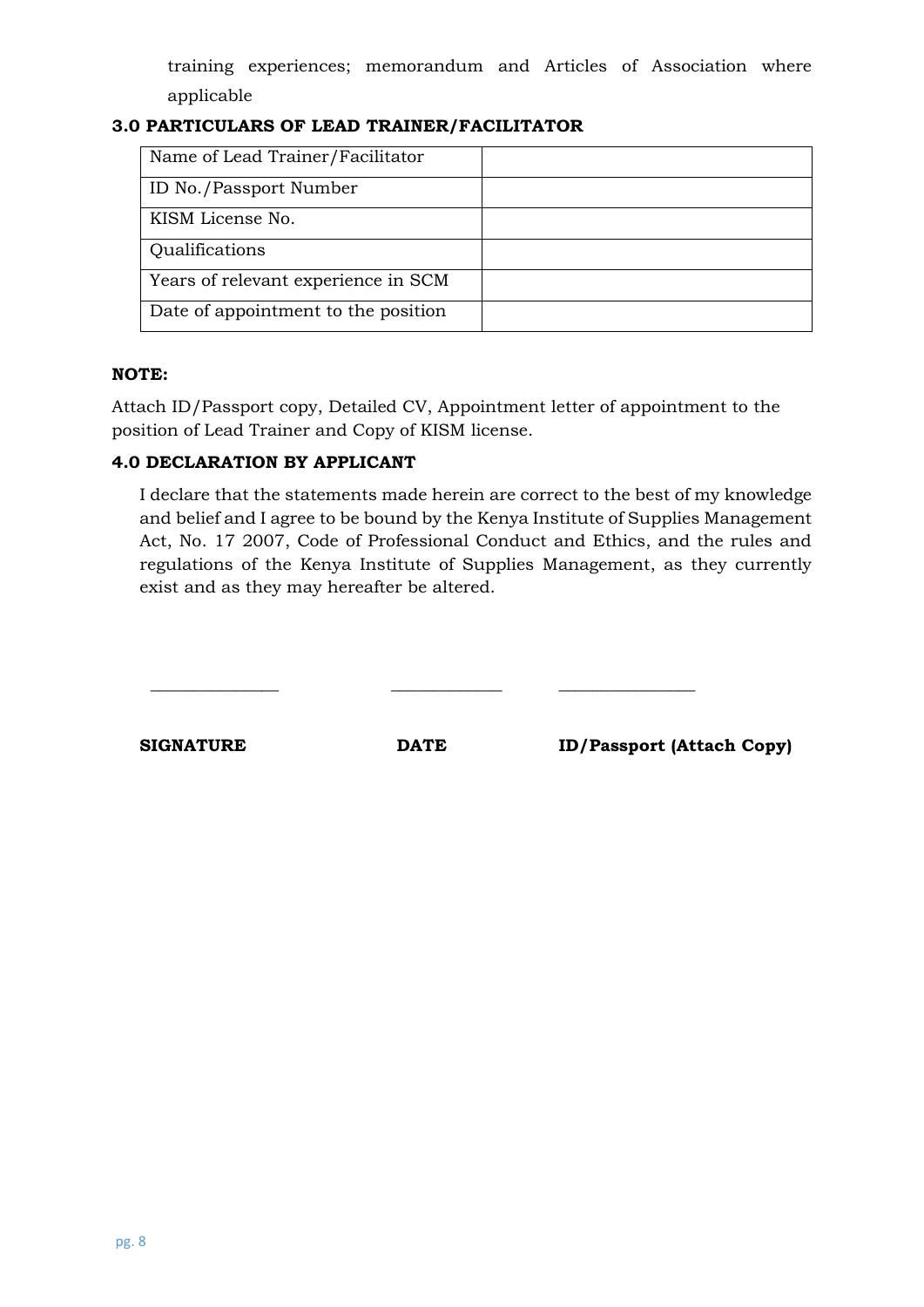# **FOR OFFICIAL USE**

| Evidence of Payment of Accreditation fees                                           |
|-------------------------------------------------------------------------------------|
| Kindly note that the approved annual accreditation fees for training firms is KSHS. |
| 100,000.                                                                            |
| The fee payable directly to KISM Bank Accounts                                      |
| <b>Committee Decision</b>                                                           |
|                                                                                     |
| minuted atthis application is Approved 1 Approved subject                           |
| to $\{\}$ or Rejected $\{\}$                                                        |
| Reasons for Rejection/ Conditional Approval                                         |
|                                                                                     |
|                                                                                     |
|                                                                                     |
|                                                                                     |
|                                                                                     |
|                                                                                     |
|                                                                                     |
|                                                                                     |
|                                                                                     |
|                                                                                     |
|                                                                                     |
|                                                                                     |
|                                                                                     |
|                                                                                     |
|                                                                                     |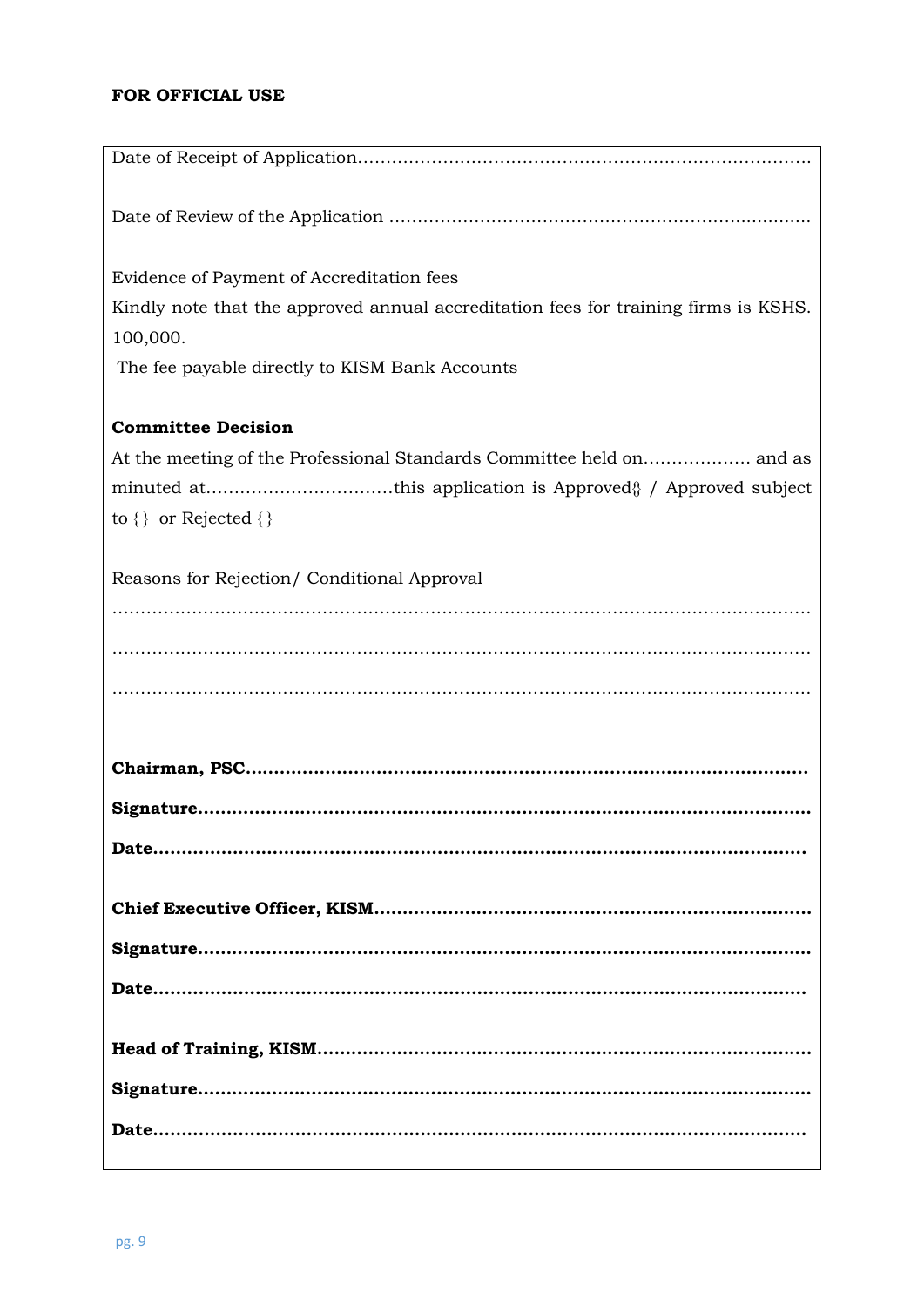#### *Important Notes*

- 1. Applicant firms, be they local or foreign, must be licensed by KISM
- 2. Training providers applying for accreditation must be currently registered with NITA
- 3. Training providers must ensure their trainers meet the relevant professional qualifications and are licensed members of KISM in good standing.
- 4. Any material changes in the training that occur after the application is made will be brought to the attention of KISM immediately.
- 5. The applicant agrees to undertake the training in accordance with KISM guidelines including allowing for Quality Assessors and cooperating with such officers once appointed
- 6. Its only when the application is approved that the accredited institution can market its courses as such. In so doing, there will be no infringing on the Institute's copy rights, trademark and intellectual property.
- 7. KISM reserves its right to call the institution seeking accreditation to a meeting for clarifications and may upon such additional information grant approval, approve subject to certain conditions or fail to accredit a given course.
- 8. Applications for local and international firms must be submitted **one month before the training** to allow for review by PSC prior to the training
- 9. Foreign trainers must have relevant professional qualifications and provide proof of membership status of their professional organization
- 10. Applicants will be informed of their status upon completion of the review by the Professional Standards Committee
- 11. Formal communication will be sent to successful applicants informing them of applicable CPD points. An accreditation number for each training will also be issued.
- 12. Applicants are required to pay accreditation application fees of KSHS. 100,000 and an additional KSHS. 1,000 for each trainee seeking award of CPD points.
- 13. After the trainings, the accredited institution shall forward to KISM the list of participants (both a scan of a signed attendance registers and a separate excel sheet) clearly indicating KISM membership number for each day of the seminar
- 14. After the training, applicants must submit training certificates to KISM as evidence for CPD allocation.
- 15. Institute's bank details:

| 0102096929101           |
|-------------------------|
|                         |
| Standard Chartered Bank |
| Westlands               |
|                         |
| 02015                   |
|                         |
| <b>SCBLKENXXX</b>       |
|                         |
| programs@kism.or.ke     |
|                         |
| accounts@kism.or.ke     |
|                         |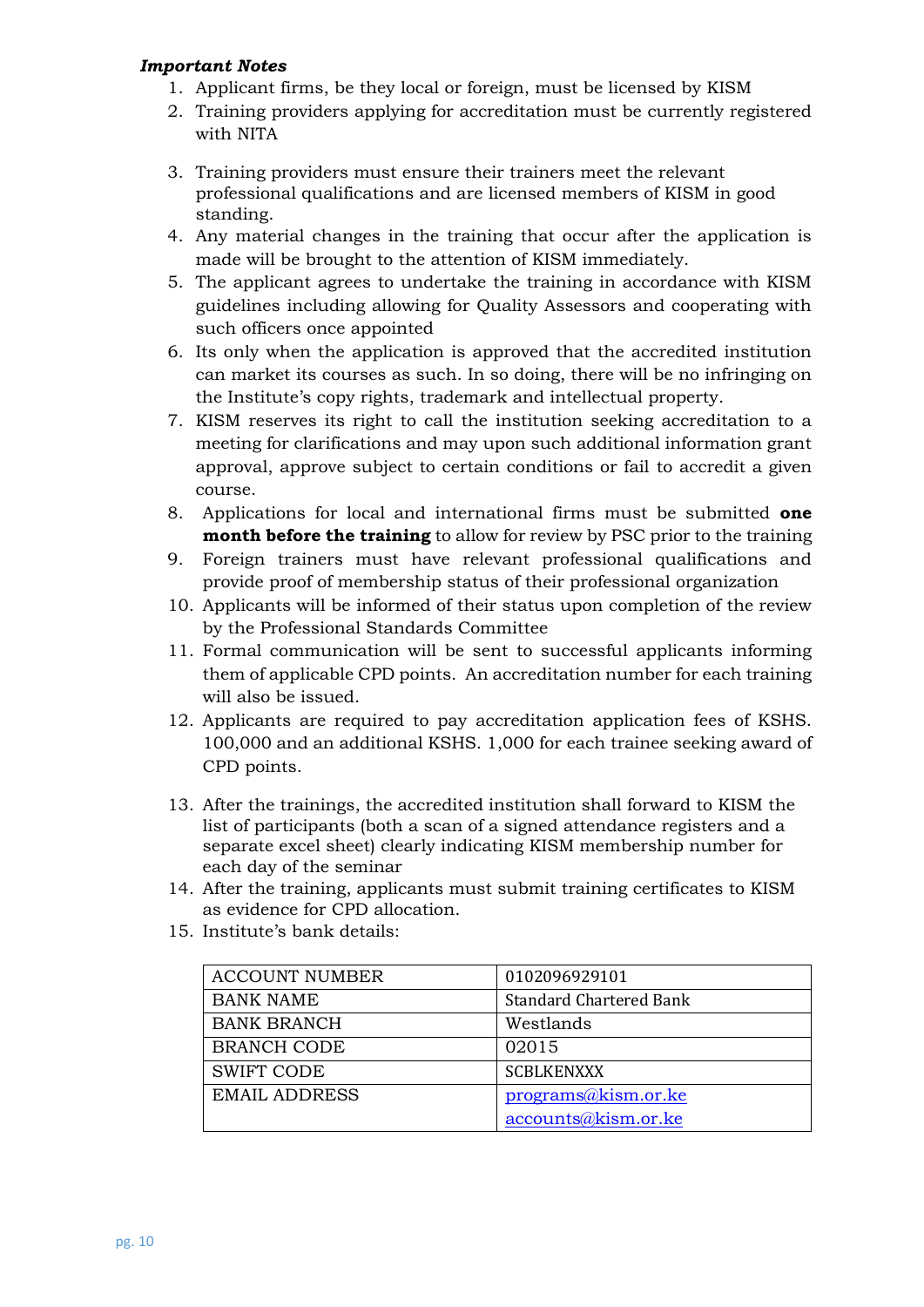#### **ANNEX II: APPLICATION FOR COURSE ACCREDITATION FORM**



#### **APPLICATION FOR COURSE ACCREDITATION FORM**

#### **1.0 DETAILS OF PROPOSED TRAINING FOR ACCREDITATION**

| Program Title/Theme |  |
|---------------------|--|
| Dates               |  |
| Venue               |  |
| Target Audience     |  |
| Charges             |  |

#### **2.0 PROGRAM INFORMATION**

Provide details of the program as below:

- 1. A brief on the overall theme and objectives
- 2. Topics to be covered under the theme
- 3. Objectives for each topic
- 4. Learning outcomes for each topic
- 5. Training approach and tools to be employed
- 6. Event program indicating venue, dates, time and facilitators for each session and side activities.
- 7. Quality Control Measures
- 8. Target audience
- 9. Expected number of participants, date and venue for the program
- 10.Name and contact of the overall seminar / event coordinator including their resume and contacts
- 11.Charges for seminar delegates where applicable

#### **3.0 PARTICULARS OF LEAD TRAINER/FACILITATOR**

| Name of Lead Trainer/Facilitator    |  |
|-------------------------------------|--|
| ID No./Passport Number              |  |
| KISM License No.                    |  |
| Qualifications                      |  |
| Years of relevant experience in SCM |  |
| Date of appointment to the position |  |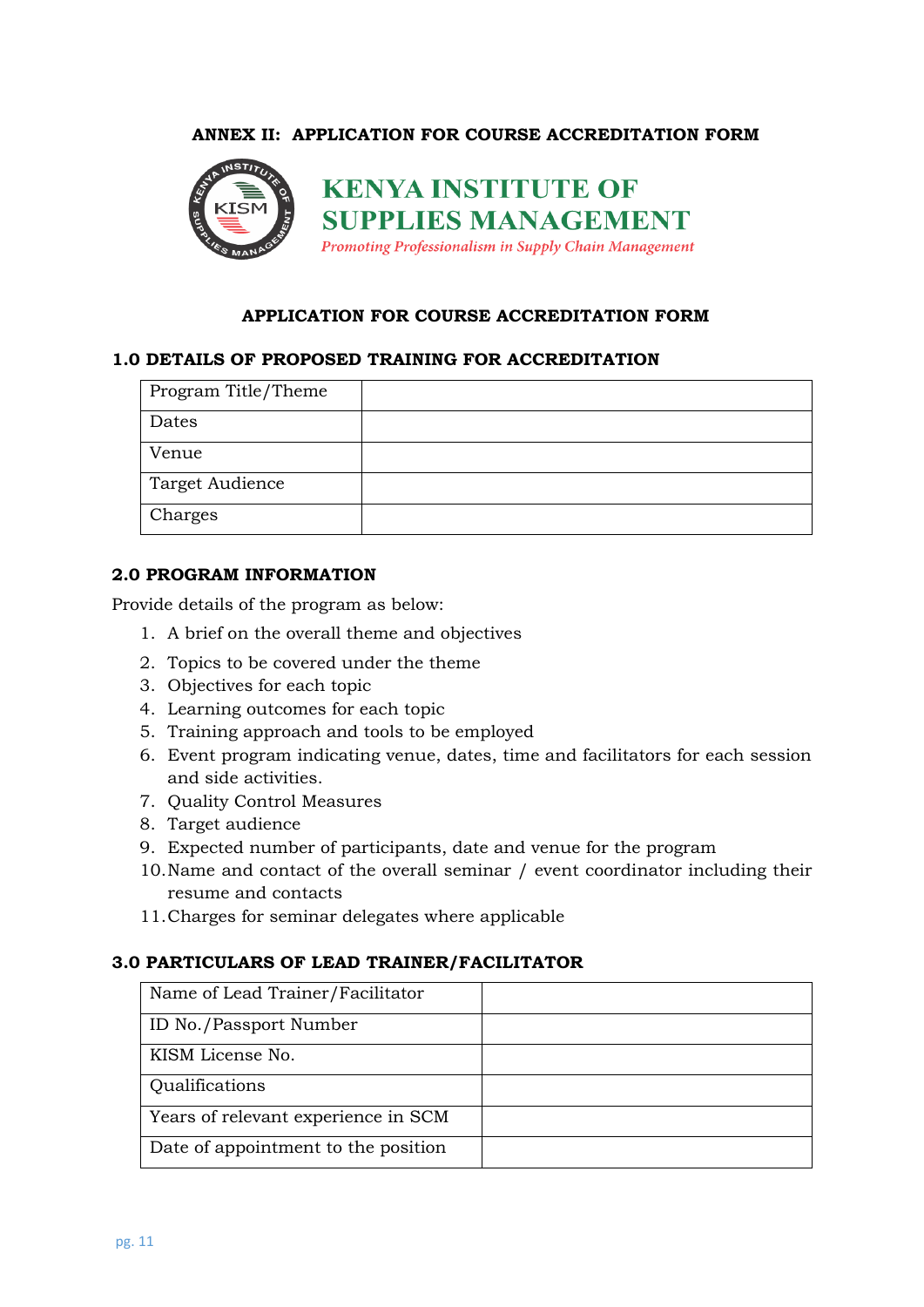# **NOTE:**

Attach ID/Passport copy, Detailed CV, Appointment letter of appointment to the position of Lead Trainer and Copy of KISM license.

# **4.0 FACILITATORS/SPEAKERS PROFILES**

- I. Lead facilitator/trainer Provide copy of letter of appointment, Copy of KISM license, CV, ID and copies of relevant certificates
- II. Briefs on additional speakers detailing the following;
	- a. academic qualifications,
	- b. professional qualifications and memberships to professional bodies
	- c. Nationality
	- d. Training experience.

# **5.0QUALITY CONTROL MEASURES**

A brief explanation on the measures that will be employed to ensure the objectives and learning outcomes are achieved.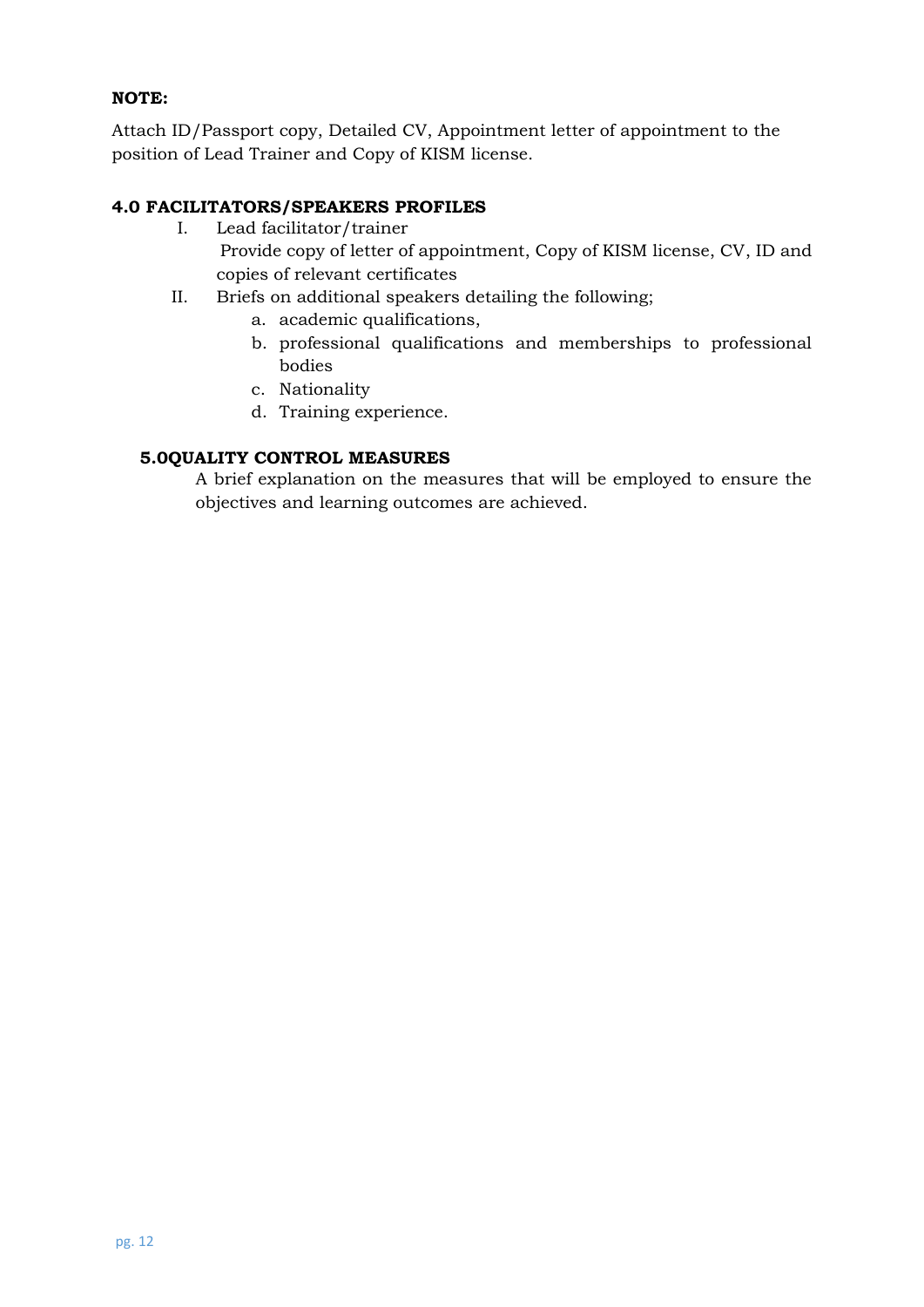# **FOR OFFICIAL USE**

| Evidence of Payment of Accreditation fees                                           |
|-------------------------------------------------------------------------------------|
| Kindly note that the approved annual accreditation fees for training firms is KSHS. |
| 100,000 and an additional fee of KSHS. 1,000 per member seeking award of CPD        |
| points for each training done.                                                      |
| The fee payable directly to KISM Bank Accounts                                      |
|                                                                                     |
| <b>Committee Decision</b>                                                           |
|                                                                                     |
| minuted atthis application is Approved{ } / Approved subject                        |
| to $\{\}$ or Rejected $\{\}$                                                        |
| Reasons for Rejection/ Conditional Approval                                         |
|                                                                                     |
|                                                                                     |
|                                                                                     |
|                                                                                     |
|                                                                                     |
|                                                                                     |
|                                                                                     |
|                                                                                     |
|                                                                                     |
|                                                                                     |
|                                                                                     |
|                                                                                     |
|                                                                                     |
|                                                                                     |
|                                                                                     |
|                                                                                     |
|                                                                                     |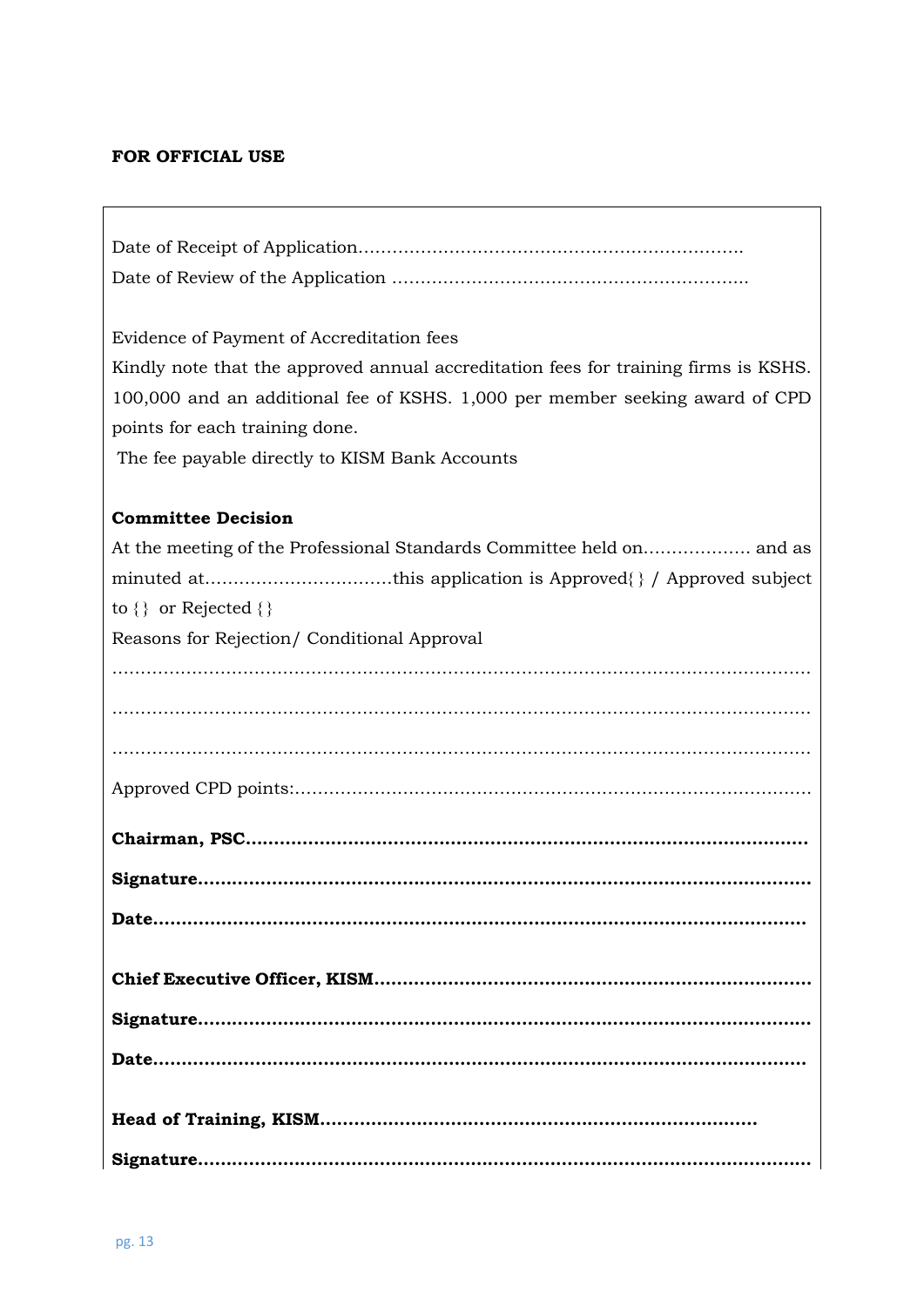# **Date…………………………………………………………………………………………………….**

#### *Important Notes*

- 1. Applicant firms, be they local or foreign, must be licensed by KISM
- 2. Training providers applying for accreditation must be currently registered with NITA
- 3. Training providers must ensure their trainers meet the relevant professional qualifications and are licensed members of KISM in good standing.
- 4. Any material changes in the training that occur after the application is made will be brought to the attention of KISM immediately.
- 5. The applicant agrees to undertake the training in accordance with KISM guidelines including allowing for Quality Assessors and cooperating with such officers once appointed
- 6. Its only when the application is approved that the accredited institution can market its courses as such. In so doing, there will be no infringing on the Institute's copy rights, trademark and intellectual property.
- 7. KISM reserves its right to call the institution seeking accreditation to a meeting for clarifications and may upon such additional information grant approval, approve subject to certain conditions or fail to accredit a given course.
- 8. Applications for local and international firms must be submitted **one month before the training** to allow for review by PSC prior to the training
- 9. Foreign trainers must have relevant professional qualifications and provide proof of membership status of their professional organization
- 10.Applicants will be informed of their status upon completion of the review by the Professional Standards Committee
- 11.Formal communication will be sent to successful applicants informing them of applicable CPD points. An accreditation number for each training will also be issued.
- 12.Applicants are required to pay accreditation application fees of KSHS. 100,000 and an additional KSHS. 1,000 for each trainee seeking award of CPD points.
- 13.After the trainings, the accredited institution shall forward to KISM the list of participants (both a scan of a signed attendance registers and a separate excel sheet) clearly indicating KISM membership number for each day of the seminar
- 14.After the training, applicants must submit training certificates to KISM as evidence for CPD allocation.
- 15.Institute's Bank Details:
- 16.Institute's bank details:

| <b>ACCOUNT NUMBER</b> | 0102096929101           |
|-----------------------|-------------------------|
| BANK NAME             | Standard Chartered Bank |
| <b>BANK BRANCH</b>    | Westlands               |